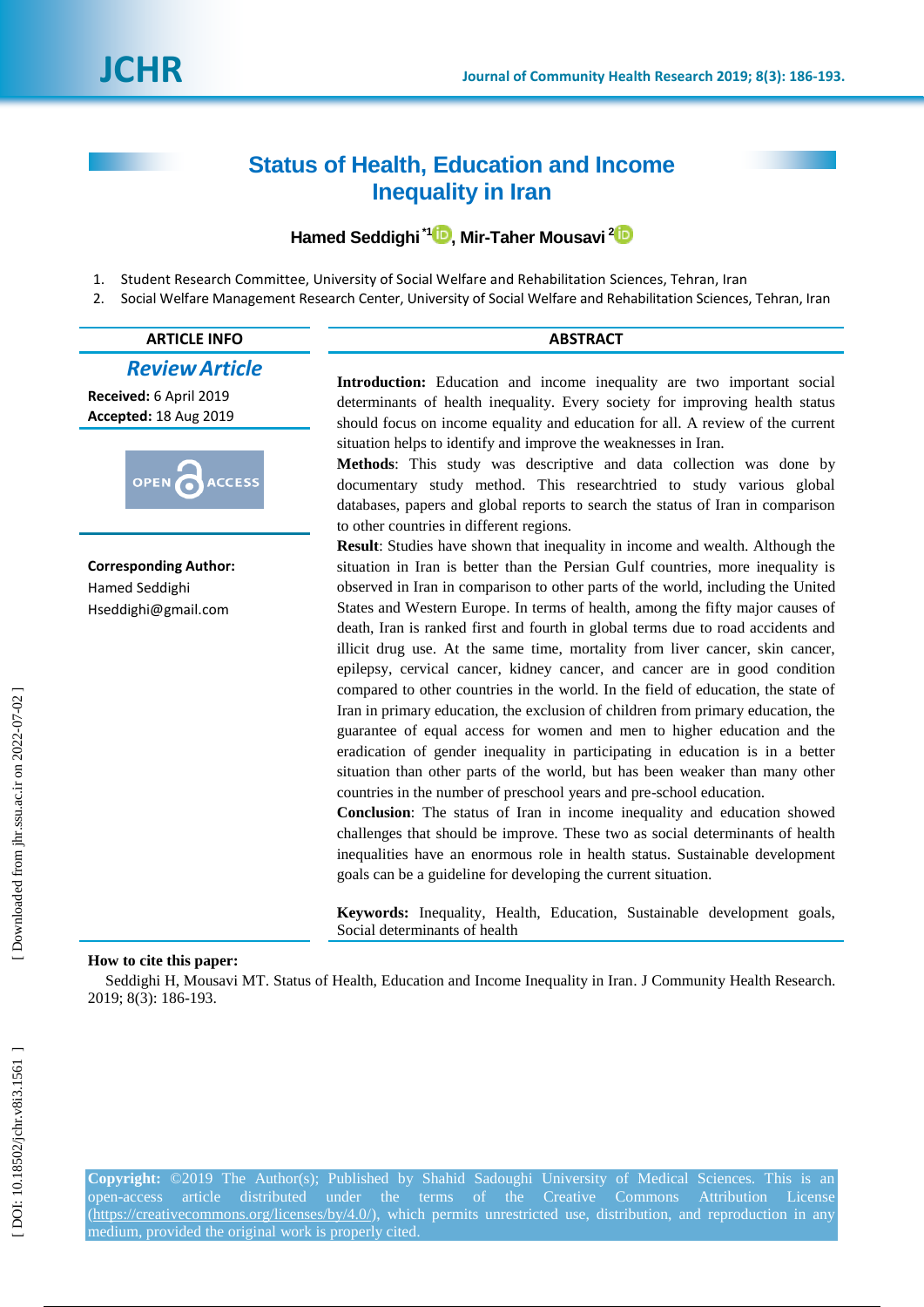#### **Introduction**

In September 2015, world -level heads of state agreed to move the world towards sustainable development, according to a plan for sustainable development by 2030. The program included 17 sustainable development goals that have few goals in the economic and social and environmental fields that need to be met by countries by 2030. These goals set out a framework for "people, planet and welfare" to be co -sponsored by all countries and stakeholders. The goals of sustainable development on the achievement of the eight Millennium Development Goals, agreed in 2000, were to be halved by 2015 to reduce extreme poverty as an intermediate point to eradicate poverty in all its forms. The Millennium Development Goals focused on various dimensions of extreme poverty, including low incomes, chronic hunger, gender inequality, lack of education, lack of access to health care, and the elimination of clean and sanitary water and so on. The Millennium Development Goals achieved many successes and made significant improvements in many indicators. However, many countries have not achieved sufficient progress, especially in terms environmental sustainability, and it has now been widespread that in order to achieve the ultimate goal of ending extreme poverty in all its forms, it is necessary that countries enhance their efforts (1). In addition, it is agreed that the scope of the Millennium Development Goals should be expanded to reflect the challenges that we are facing today. About 700 million people are still living below the poverty line, according to the World Bank, and billions more are deprived. Many societies suffer from increasing inequality. In addition, the whole world faces environmental threats from climate change caused by human intervention and the loss of biodiversity. Poor governance, official corruption, and in controversial cases, conflicts and wars affect many of the world today (2) .

The Millennium Development Goals played a major role in focusing the world's attention on reducing extreme poverty, but progress was flawed. In 2011, the percentage of people living in extreme poverty (at less than \$ 90 a day) in sub -Saharan Africa was 44.3% and in South Asia was 2.2%. In

general, underdeveloped countries, developing countries that do not have access to free water and island developing countries are lagging behind because of structural problems. In many societies, the most vulnerable groups have made little progress. Group migration, often caused by violence and conflict has resulted in massive displacement, instability , life in danger, and refugee camps filled with population and informal settlements. Gender inequality is still widespread, as many young girls are deprived of their education and forced into early marriages (3) .

Progress has been made in reducing child mortality according to the Millennium Development Goals, but six million children still die of preventable causes each year (4, 5). In many countries , maternal mortality rates have fallen, but not enough to meet the Millennium Development Goals. Many people do not have access to affordable primary health care (4) and major efforts have been made for global access to basic infrastructure, including energy, water, sanitation, and transportation. While much progress has been made in increasing the number of enrollments in elementary schools in all countries, the completion rate is still low (6). Approximately 800 million people are constantly in trouble for nutrition(7), and they do not have access to adequate, safe and nutritious food. One billion or more are faced with a variety of nutrient deficiencies(8) . For this reason, they endeavor to endorse their sustainable development goals to end extreme poverty in all its forms, including hunger, and urge all people to have access to the world will enjoy social services and infrastructure until 2030.

The scale of human impact on the earth has reached dangerous levels, which will threaten the development of poor and rich countries in terms of poverty alleviation and well -being in the long run. The global economic system is now "besieged" by the "planetary boundaries" of the Earth (9). Many natural resources and ecosystems that are essential to human health and society are uncertain or are being lost, such as the loss of biodiversity, air pollution, water scarcity and pollution, deforestation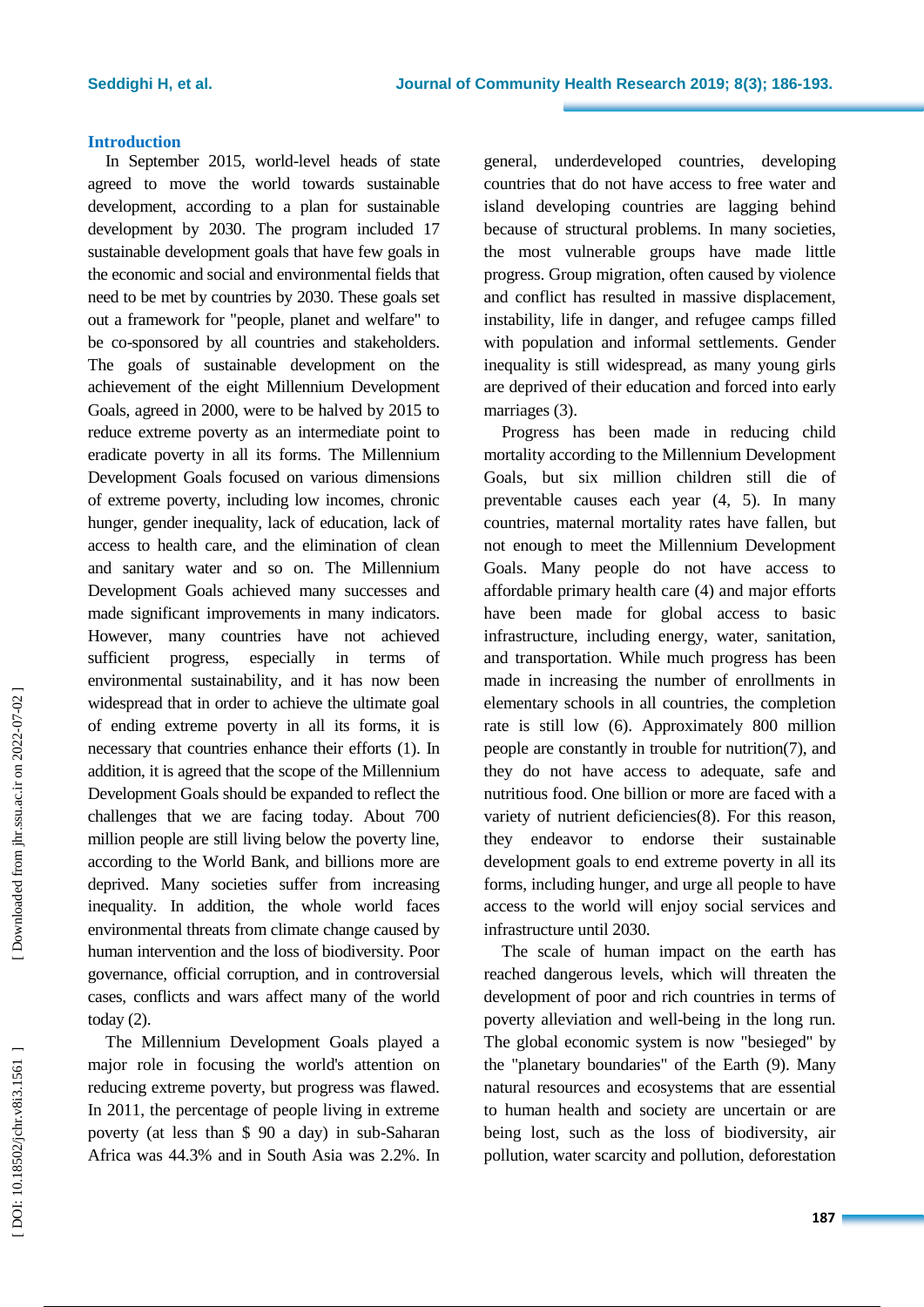and degradation of pastures and soil contamination. Climate change is no longer just a threat, but a reality. At present, the consequences of increasing carbon dioxide concentrations and higher temperatures worldwide can be seen, such as changes in the intensity and duration of severe climatic events and acidification of the oceans (9). The goals of sustainable development are committed to protect the planet from destruction, including sustainable production and consumption and sustainable management of natural resources (including land and sea ecosystems) as well as urgent action to tackle climate change.

In this study, Iranian situation in the subjects of people, planet , and prosperity has been shown to have examined the status of Iran in terms of income inequality, health, education, environment and gender gap through reviewing the global documents and reports.

#### **Method s**

This study was descriptive and data collection was done by documentary study method. This study tried to examine various global databases, studies and global reports, the status of Iran in the fields of education, health, economic inequality. All Data were collected from "SDG Index and dashboards report 2018", "World health statistics 2018" and "World inequality report 2018".

## **Result**

## **Inequality**

The global report of inequality has shown that inequalities across the world have increased over the past decades at different speeds (10). The fact is that the level of inequality varies greatly between countries, and this difference even exists between countries with similar development and this sign suggests that national policies and institutions play an important role in building inequality. Inequality in income in Europe is the lowest. Inequality varies between different regions of the world (10, 11). In 2016, the share of national income calculated for the first 10% was received, in Europe 37%, China 41%, and Russia 46%, 47% Canada, 55% Africa, Brazil , and India. The Middle East has attracted the most inequality in the world, with the top 10 percent of the recipients receiving 61 percent of the national income (10) .

**Table 1 .** The comparison of income between the Middle East, Western Europe, the United States and Iran between 2012 -2016

| <b>Population</b><br>(million)<br>person) | Adult<br>(million<br>person) | Adult<br>percentage<br>to the entire<br><b>Middle East</b> | <b>National</b><br>income to the<br>million euros<br>method PPP* | Percentage of<br>national<br>income<br>compared to<br>the Middle<br><b>East PPP</b> | <b>National</b><br>income to the<br>million euros<br>method MER<br>** | Percentage<br>of National<br>Income in<br>the Middle<br><b>East MER</b> |
|-------------------------------------------|------------------------------|------------------------------------------------------------|------------------------------------------------------------------|-------------------------------------------------------------------------------------|-----------------------------------------------------------------------|-------------------------------------------------------------------------|
| 80                                        | 53                           | 21%                                                        | 1.073                                                            | 19%                                                                                 | 548                                                                   | 22%                                                                     |
| 80                                        | 56                           | 22%                                                        | 896                                                              | 16%                                                                                 | 330                                                                   | 13%                                                                     |
| 93                                        | 54                           | 22%                                                        | 800                                                              | 14%                                                                                 | 234                                                                   | 9%                                                                      |
| 102                                       | 52                           | 21%                                                        | 570                                                              | 10%                                                                                 | 243                                                                   | 10%                                                                     |
| 54                                        | 37                           | 15%                                                        | 2,394                                                            | 42%                                                                                 | 1,179                                                                 | 47%                                                                     |
| 409                                       | 252                          | 100%                                                       | 5,733                                                            | 100%                                                                                | 2.534                                                                 | 100%                                                                    |
|                                           |                              |                                                            |                                                                  |                                                                                     |                                                                       |                                                                         |

\* Purchasing Power Parity

\*\* market exchange rates

Since 1980, income inequality has been rising rapidly in the North, China, India , and Russia, and its rate has slowed down in Europe (10). From a historical perspective, the rise of inequality returns to the end of the post -war fair -justice regime, which was shaped in different regions. But there is also an exception for this general pattern. In the Middle East, sub -Saharan Africa and Brazil, income inequality remains high (12) .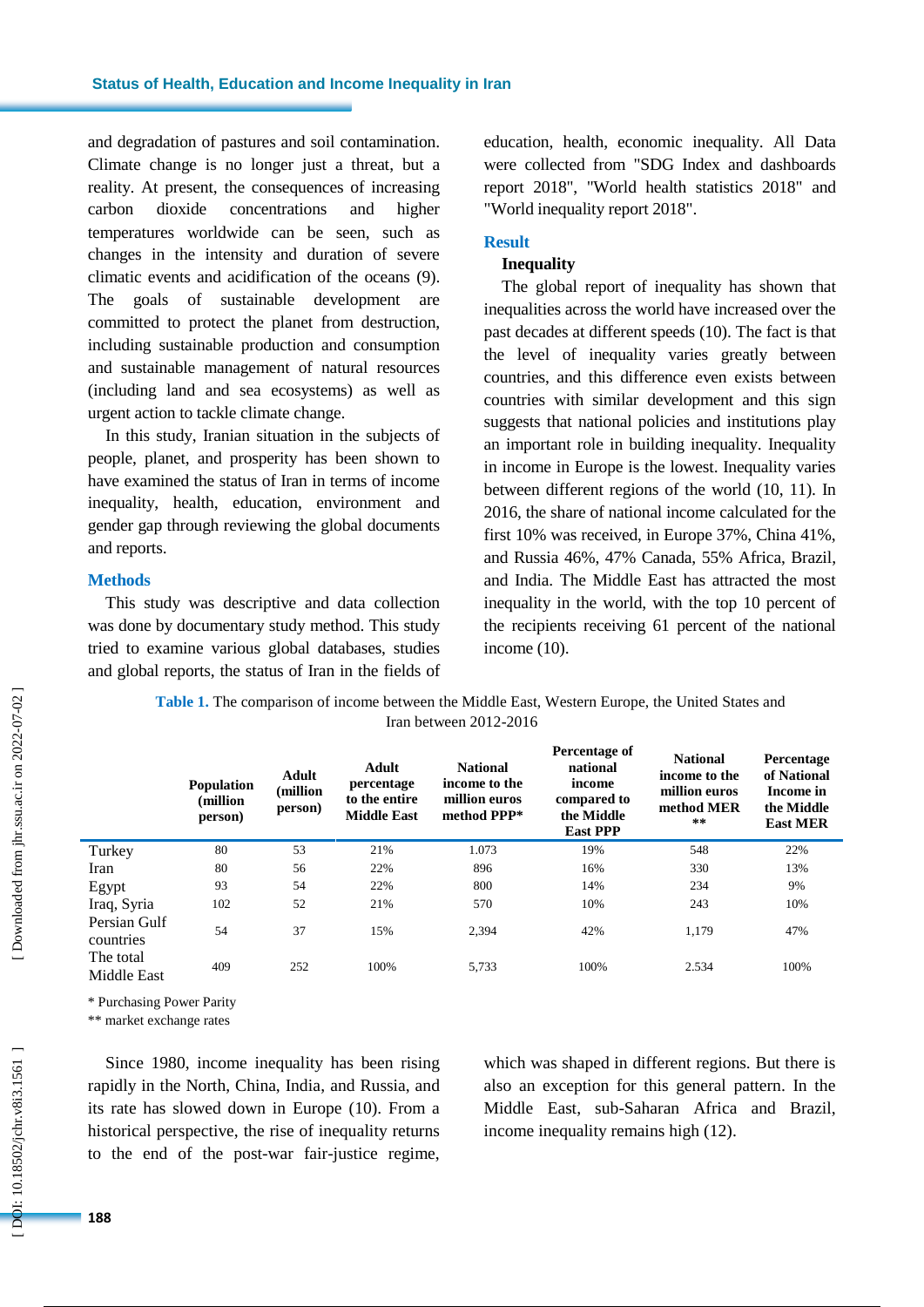Iran (80 million people

|                                     | The income share<br>is 50 % lower than<br>the population | 40 % average<br>revenue share | The share of the deceased<br>population's income |
|-------------------------------------|----------------------------------------------------------|-------------------------------|--------------------------------------------------|
| Middle East (410 million)           | 10%                                                      | 30%                           | 61%                                              |
| Western Europe (420 million people) | 18%                                                      | 45%                           | 37%                                              |
| The United States (320 million)     | 13%                                                      | 40%                           | 47%                                              |

 $15\%$   $35\%$  50%

**Table 2 .** The comparison of income inequality between the Middle East, Western Europe, United States and Iran between 2012 -2016

The combination of large privatization and increased inequality of income within the country has led to an increase in inequality of wealth among individuals. In Russia and the United States, there has been an increase in wealth inequality, while in Europe it has been relatively modest. Inequality of wealth has not yet returned to a very high level in the rich countries in the early 20th century (10, 13) .

Official reports of inequality and income distribution usually use the Gini coefficient as an indicator of inequality, which, if it is fully matched, is zero and in the event of a complete inequality of the index, it will be a desire. Both the calculation and the study and understanding of it are mathematical knowledge, and the general audience of the Gini coefficient does not have a specific interpretation. For example, if the Gini coefficient is 0.38, it cannot be said that it is low or high .

An effective measure to show the inequality used in the Global Report on inequality is the focus on the share of national income that is absorbed by each group. For example, in the United States in 2016, the top -notch population has absorbed 47 percent of the national income, which means ten percent of the population, 4.7 times more than the average, and an equal income community, and this can be said a meaningful and accurate indicator.

According to statistics in 2016, Iran has 80 million people, 56 million of whom are adults, representing 22 percent of the adult population of the Middle East. Iran's national income was calculated using the PPP 896 billion (16% Middle East) PPP methods, using the market exchange rate approach of 330 billion euros, or 13% of the Middle East region. In 2013, 50% of the country's low income accounted for only 17% of the revenue, with 40% of the average 35% of the revenue. 10% of the country has allocated 48% of the income and 1% above 16% of the country's national income. According to the report, the Gini coefficient in Iran is 55% (10) .

## **Health**

## **Iran's Situation on Sustainable Development Indicators**

In the goals of sustainable development, there are several indicators for the health status of the people of the world, for which only comparative information is available for Iran and the rest of the world, including the following.

The first goal is to reduce maternal mortality during labor by less than 70 per 100,000 births by 2030. This goal is measured through two indicators. The first indicator of the percentage of births that is being done by the professional caregivers, with 96.4% in 2011, is in the highest position in the world, after North America with 98, and Europe with 96% in third place, and after Iran, Latin America, East Asia and the Pacific, and with the Middle East, South Asia, and Africa. The trend has been increasing from 1997 to 2000, but from 2000 to 2012, unlike other trends in the world, the world has been declining (with a very low slope). The next indicator is the maternal mortality rate at 100,000 births, with Iran having a ratio of 25 after America with a ratio of 13 and Europe with a proportion of 16, followed by Iran, East Asia and the Pacific, Latin America, the Middle East South Asia with 182, and Africa with 547. The trend in Iran has been decreasing since 1990 and has remained steady since 2005 (4) .

Another goal is to reduce the number of early deaths from non -communicable diseases by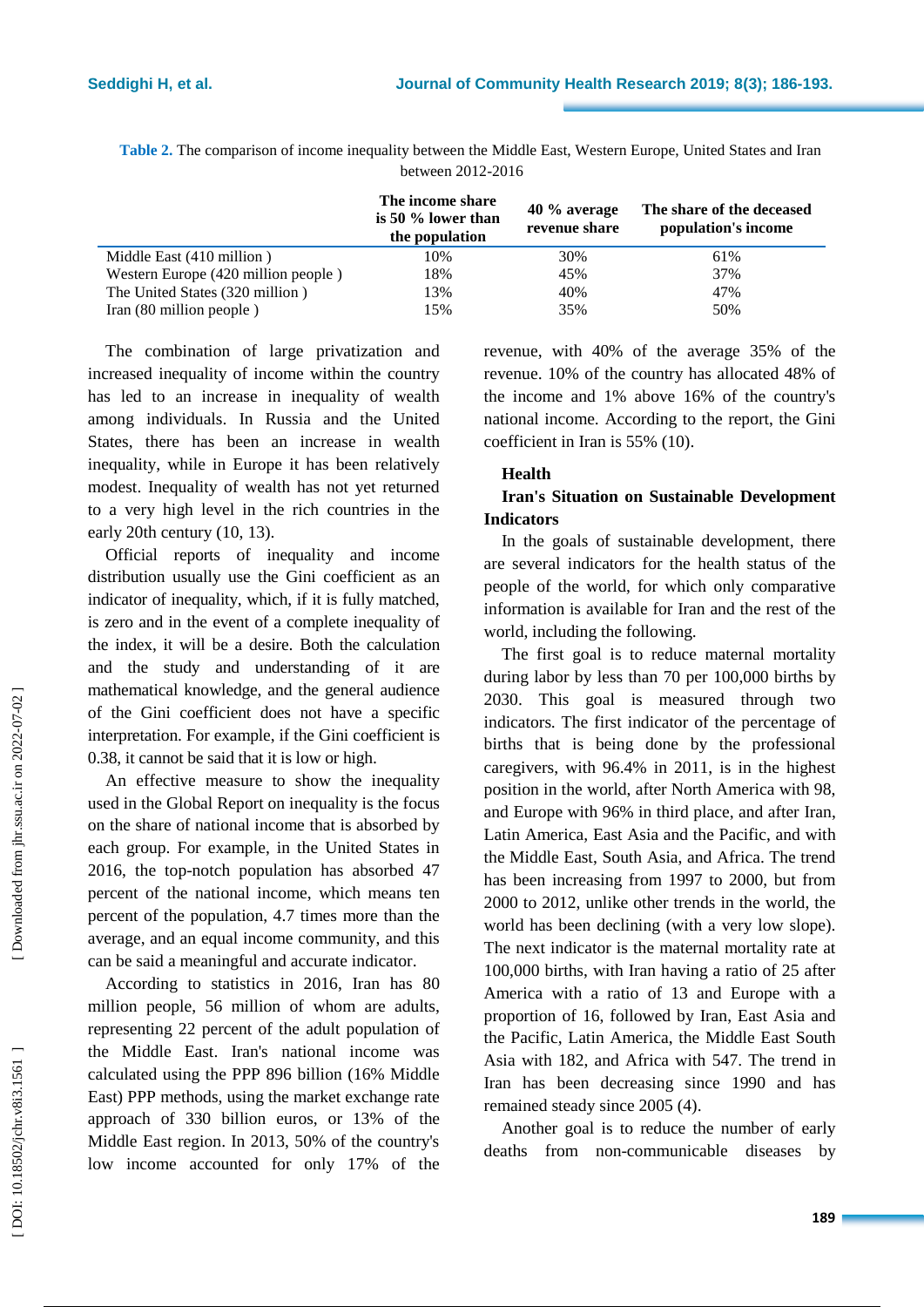preventing and treating and promoting mental health and well -being by the year 2030. One of the indicators of suicide death is that Iran has a 3.6 per 100,000 population lower than the rest of the world, and its trend has declined from the rest of the world since 2005 (14). In another indicator, the target is deaths due to heart disease, cancer , and diabetes for those over the age of 30, which after the United States of America has had the lowest proportion to the regions and came after Iran, Latin America, Europe and other parts of the worldThe trend of this kind of mortality has also declined since 2000 (15).

One of the goals that Iran has a bad situation in it is to halve the number of injuries and road traffic injuries worldwide by 2020. In the area of mortality due to road accidents, although the trend has been declining since 2005, Iran is far from the largest in comparison with other parts of the world. In 2015, Iran's death toll was 28 per 100,000, while the same figure for Europe was 8.8 (16) .

Universal access to sexual and reproductive health services, including the family planning, education and information, and the integration of reproductive health in national plans and strategies by the year 2030, is another goal of sustainable development (4) . The first indicator of this goal is the fertility rate of adolescents, which is the birthrate to 1,000 girls aged 15 -19, which is 26.9 percent in 2015, and since 1990 has now declined, but the decline since 2002 has been low. However, in 2015, Iran's statistics are much higher than North America, Europe , and East Asia, but have a better status than South Asia, the Middle East, Latin America and Africa (4) .

## **The state of Iran in the field of mortality due to diseases in the world**

Among the 50 major causes of death, Iran is ranked first and fourth in global terms due to road accidents and illicit drug use. Meanwhile, mortality from liver cancer, skin cancer, epilepsy, cervical cancer, kidney cancer is in a good state of affairs compared to other countries in the world (4) .

#### **Education**

The first minor objective below the goal of the

whole education is to ensure that all girls and boys up to 2030, complete primary and secondary education courses qualitatively and fairly, without paying any tuition and with the achievement of effective learning outcomes (17). The first indicator of this goal is the number of adolescents who have left the second sixth grade. Iran is in a good position in this regard, along with the North American region, with the best performance in 2014, followed by Iran, the countries of Central Asia and Europe, Latin America, and so on. The second indicator is the percentage of children deprived of primary education, which Iran has performed well in the field in some parts of the world, and has been performing well since 2006. If before 2004, Iran has been following regions of East Asia, Europe , and Central Asia, North America , and Latin America, it has surpassed these regions since then (18) .

A second, minor objective is to ensure that all girls and boys have access to pre -school education and quality care and development at an early age, in order to prepare them for elementary education by 2030. The first indicator in this area is the number of years of pre -school education that Iran teaches less than other regions of the world and education is only one year. In 2014, Middle Eastern countries will have an average of 2 years, North America 2.5 years, Europe, Central Asia , and East Asia 3 years of preschool education. The second indicator provides for pre -school education for children, which Iran has not done well in this area, and has only worked better than countries in the Middle East, Africa and South Asia (18) .

The goal of guaranteeing equal access for all women and men to higher and university education and affordable and qualitative technical and vocational education will be the third minority objective by 2030. The goal of this goal is the rate of participation of young people and adults in formal and informal education in the past 12 months. Iran had a good performance in this regard in 2000 but has grown well since 20 06, and in 2014, Iran was placed after the countries of the Americas North and above the countries of Central Asia and Europe, Latin America, East Asia and the

DOI: 10.18502/jchr.v8i3.1561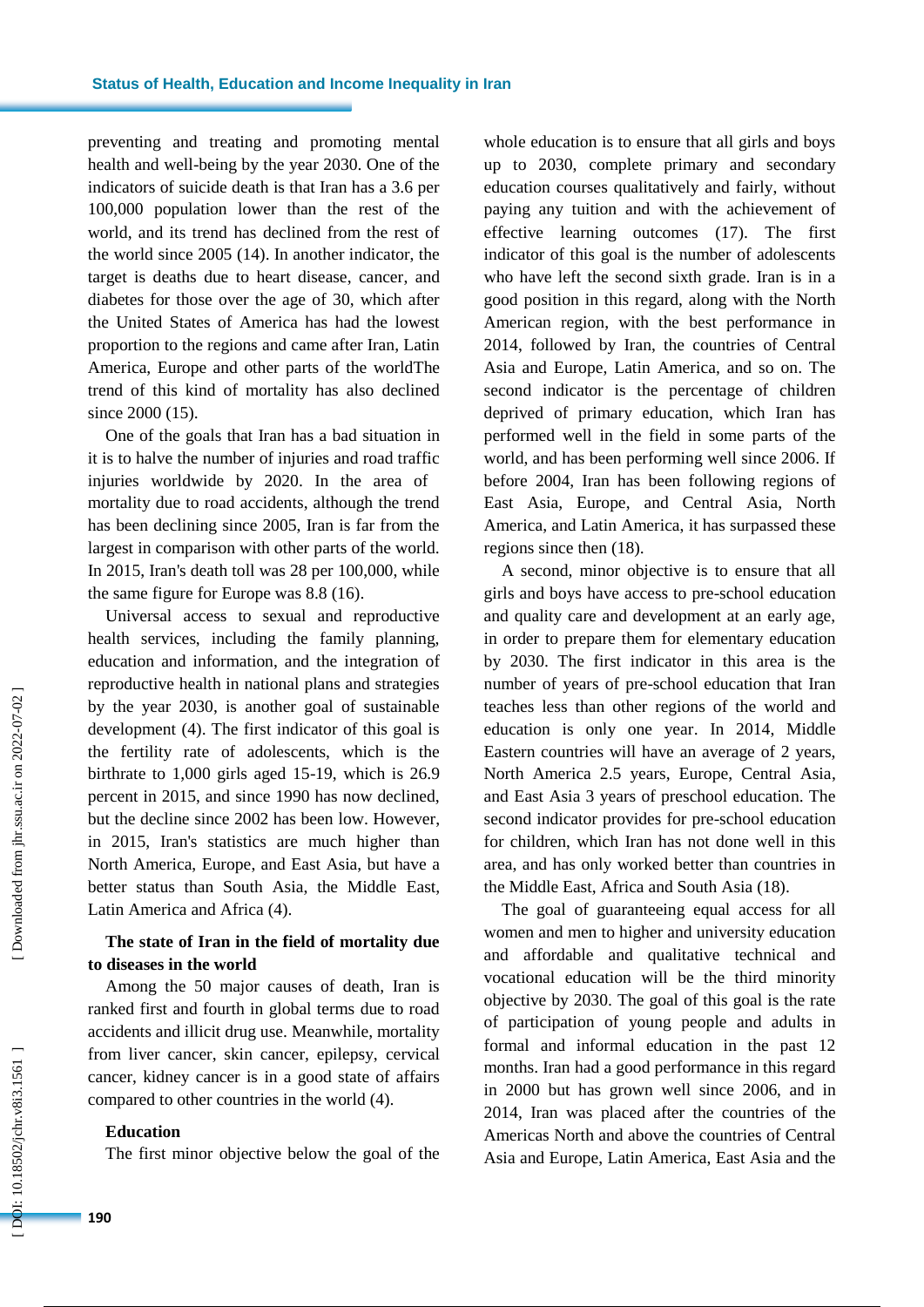Pacific, the Middle East, South Asia , and Africa. The participation rate in 2014 was 65.96 and in the year 2015 it reached 71.88% (18) .

The fifth goal is to eradicate gender inequalities in education and ensure equal access to all levels of vocational education and training for vulnerable groups, including disabled people, indigenous people, and children who are vulnerable until 2030. With regard to the first indicator of this goal, the gender equality of girls and boys in participating in elementary education, Iran is in a good position than other parts of the world, and in 2015, Iran was after South Asia, America, Europe, Latin America, The Middle East , and Africa, although the distance between these two regions is close. But in the case of the second indicator, gender equality is about secondary education in Iran followed by Latin America, North America, East Asia, Europe, Central Asia , and South Asia. The trend of Iran in this area has been increasing as in other parts of the world. The proportion of girls to boys at this time is 0/98 (18) .

Another target is about the proportion of primary and secondary school students who in 2014 is a teacher per 25 students who have been in an inappropriate position after countries in North America, Europe, Central Asia, East Asia , and Oceania and Latin America. This trend has been improving since 2000 -2009 but has been grossly and inappropriate since 2009, and Iran's trend has been unlike other trends in the world. The next indicator of this ratio is the high school level, which still has a disadvantage between the regions of the world and is only better in South -Asia and Africa, however, the trend of Iran has been steadily declining since 1998 (18) .

#### **Discussion**

Income and education are social determinants of health inequalities (19) . Income is an indicator that shows how many people have access to material circumstances. The effect of income is during life course and the socioeconomic position of people is strongly dependent on it (19) .

Income inequality is a structural determinant of health (20, 21). It affect s health in different ways.

Income inequality make s social hierarchies and ihas an effect on the psychosocial status of people at micro level (19). People whom at bottom level experience chronic stress and which results in poorer health (22, 23). Income inequality also alters social cohesion and social bonds between people (22, 24). So trust will decrease and crime and other unhealthy situation s will increase (19, 25, 26). Income inequality will expose poorer people to risks factors because there are fewer resources for protection and access to health facilities and resources (26, 27). Likewise macrolevel leads to social disinvestments. Poorer people have less investment in better material conditions like housing, schools, neighborhood, and the like (26, 28). Health selection theory expresses that the people are not sick because they are poor but their health status affectstheir income and wealth. Therefore, income and health have a two-way effect (19, 26) .

Health statistics show that most of the fatalities and injuries in Iran are preventable. Iran has a good situation in communicable diseases but in non communicable diseases, situation can be better. Road accident has the main role in the number of death and injuries in Iran. It can be prevented with intersectional action and should be emphasized by Iranian government. Another fatality caused in Iran is drug abuse. This cause is preventable by intersectional action. It seem s social determinants of health in Iran is partly neglected and should be set in agenda.

Pre -school education in Iran hasn't a good status in comparison to other countries in different regions and has only worked better among the countries in the Middle East, Africa , and South Asia. Based on experiences and psychological and educational studies, early childhood play s an essential role in the growth and development because 80% of the child's personality develops within the first six years of his life (29). Pre -school education is especially important because the first human -social communication of children is formed in pre -school years, and the growth and prosperity of this relationship are conditioned by showing the right way of communicating with their parents and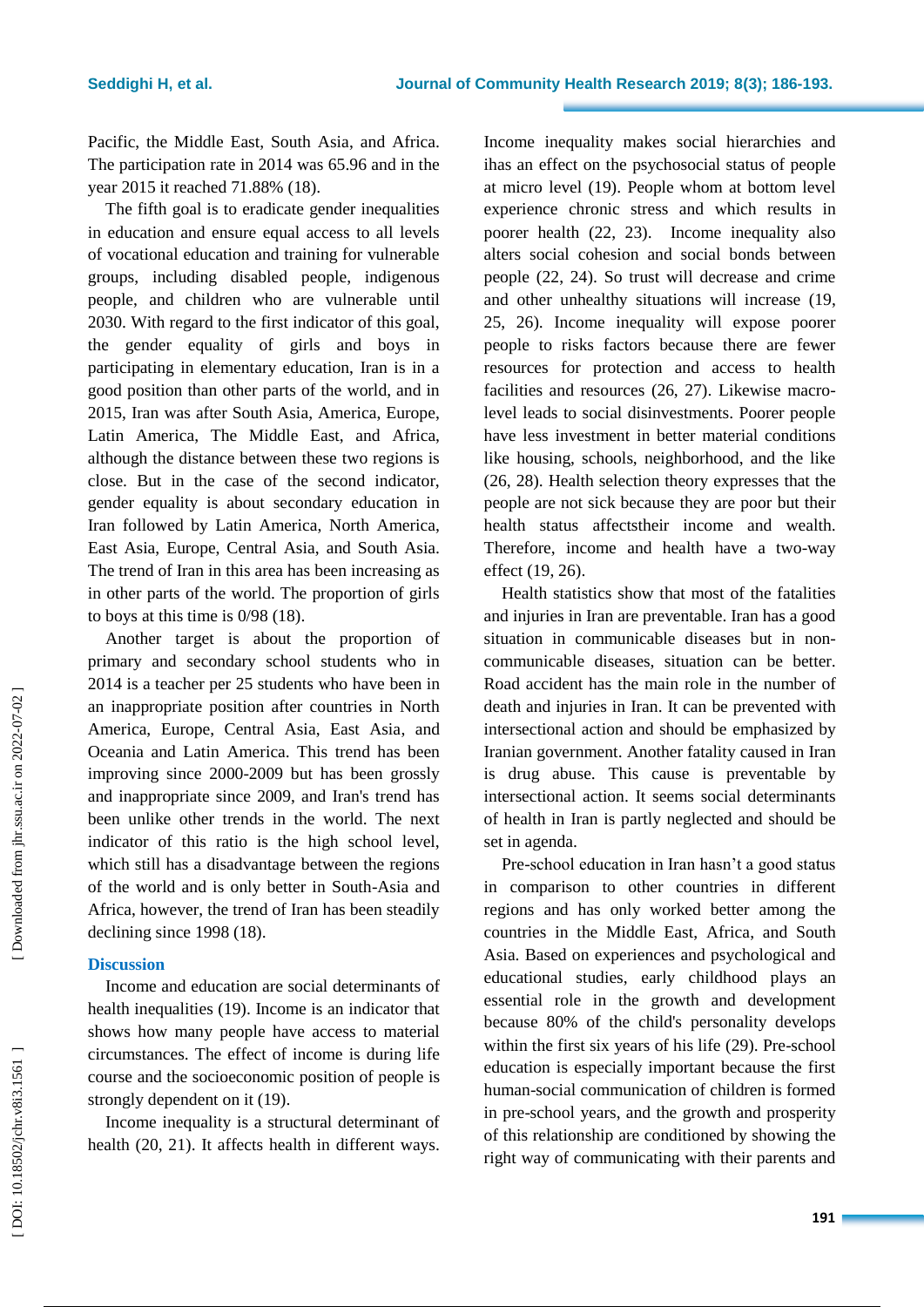their instructors (29). In fact, the foundation of confidence, responsibility and autonomy and creativity of children is created in pre -primary schools (30). Careful attention to children helps to grow their talents (30). Several studies have confirmed the positive and long -lasting impact of preschool education on cognitive development and the performance of educated students during the semester (31). Sustainable development goals with emphasis on the fourth goal of sustainable development,are a special focus on early childhood educationto achieve predictable goals in the field of inclusive education and lifelong learning . Moreover, the number of years of pre -school education that Iran teaches less than other regions of world and education is only one year. In 2014, Middle Eastern countries will have an average of 2 years, North America 2.5 years, Europe, Central Asia and East Asia 3 years of preschool education. The second indicator provides pre-school education for children, and Iran has not done well in this area, and has only worked better than countries in the Middle East, Africa and South Asia (18).

Income and education are structural mechanism s , theinterplay between context and socioeconomic position (19). These mechanisms rooted in policies and institutions. If government want s to improve health situation s, it should focus on social determinants of health inequality like education and income equality. Improving situation of these, will lead to better health status (19).

## **Conclusion**

Studies have shown that although Iran is better than the Persian Gulf countries in inequality in income and wealth, , more inequality is seen in Iran than other parts of the world, including the United States, Western Europe, .

In terms of health, among the fifty major causes of death, Iran is ranked first and fourth globally due to road accidents and illicit drug use. At the same time, mortality from liver cancer, skin cancer, epilepsy, cervical cancer, kidney cancer is in a good condition compared to other countries in the world, and in other cases, the situation in Iran is moderate and in the average line of the world.

In the field of education, the status of Iran in primary education, the exclusion of children from primary education, the guarantee of equal access for women and men to higher education and the eradication of gender inequality in participating in education is in a good situation than in other parts of the world, but in the field of education the number of preschool years and pre -school education has been weaker than other parts of the world.

In the field of environmental protection Iran has a bad record, and it is based on various indicators such as air quality, water, health, heavy metals, biodiversity, forest protection, fisheries, climate and energy, air pollutants, water resources, and poor ratings in the world.

In the context of the gender gap, Iran has ranked poorly in 140 out of 144 countries with indicators of opportunity and economic participation, education, health and life, and political rehabilitation.

## **Acknowledgments**

The authors sincerely thank those who cooperated in conducting this study. The study was conducted by the ethical guidelines of the declaration of Helsinki.

## **Conflict of interest**

Authors declare no conflict of interest.

## **Reference s**

- 1.Fukuda -Parr S. From the Millennium Development Goals to the Sustainable Development Goals: shifts in purpose, concept, and politics of global goal setting for development. Gender & Development. 2016;24(1):43 -52.
- 2.Gupta J, Vegelin C. Sustainable development goals and inclusive development. International environmental agreements: Politics, law and economics. 2016;16(3):433 -48.
- 3.Hák T, Janoušková S, Moldan B. Sustainable Development Goals: A need for relevant indicators. Ecological Indicators. 2016;60:565 -73.